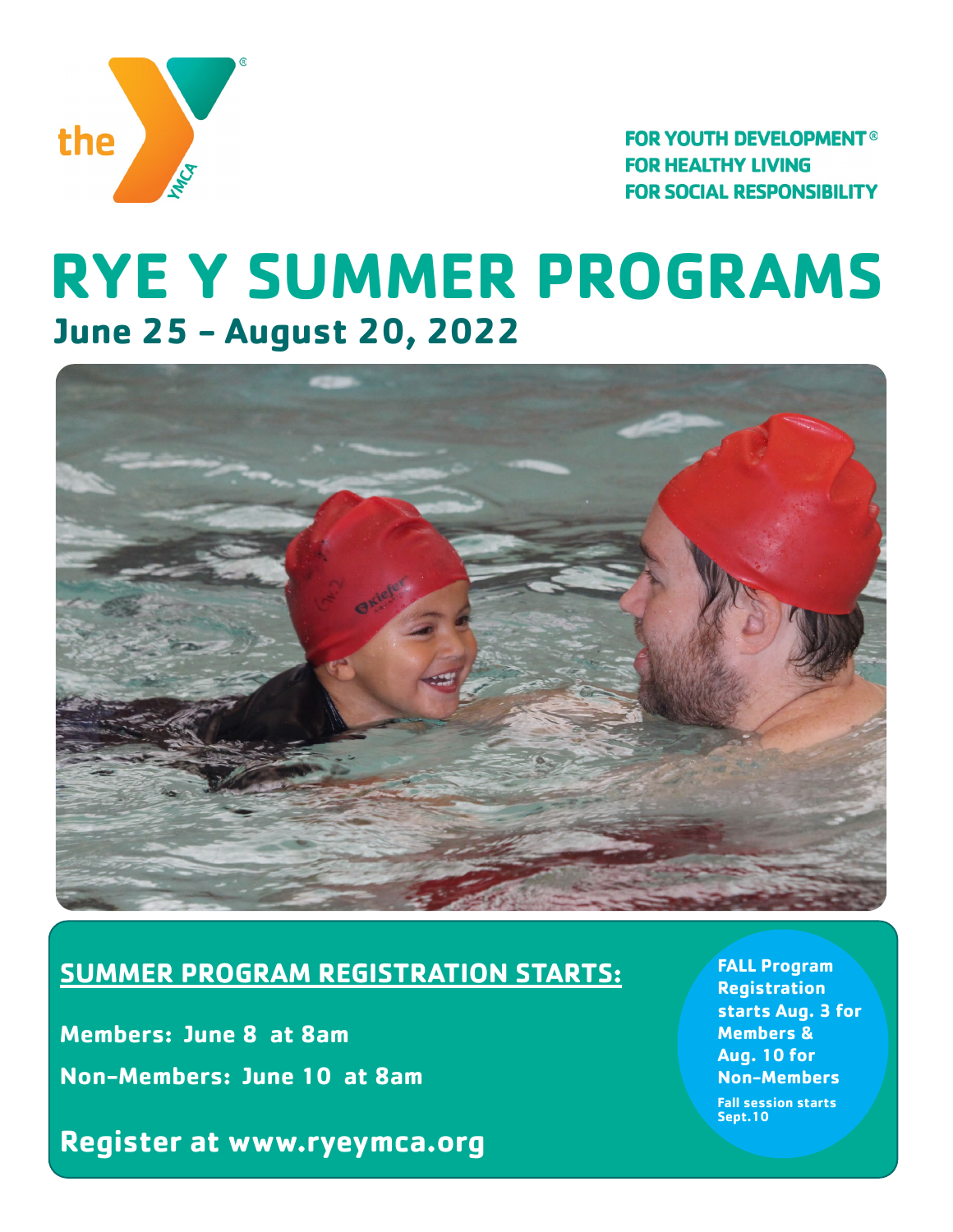# **YOUTH SWIM CLASSES**

Summer swim lessons are a great way for children and teens to formally continue improving their swim skills during the summer. While children might have additional resources for swimming during the summer through summer camp, outdoor pool usage, or backyard pools, they are often participating in recreational swimming. We believe that participation in our formal summer swim lesson program is beneficial and will help children and teens continue to improve and achieve great swim skills this summer!

## **Registration for all classes is online. Please refer to spring program guide for class descriptions**

## **BASICS AND BEYOND BASICS LEVELS:**

For all age levels, **Basic classes** are for beginner and advance beginner levels; for children who do not swim independently or swim independently for short periods of time.

**Beyond Basics** is for intermediate and more advanced swimmers. Swimmers ages 3 to 5 should be able to swim 30 feet independently, swimmers 6 and older should be able to swim 75 feet independently.

**Classes are 30 minutes and meet once per week. Fees are based on 8 week session.**

## **PARENT/CHILD**

| 6-18 months<br>Monday: | $10:00 - 10:30$ am |
|------------------------|--------------------|
| Saturday:              | $9:00 - 9:30$ am   |

#### **19 - 36 months**

| Monday:                                          | $10:30 - 11:00$ am<br>$11:00 - 11:30$ am <sup>*</sup> |  |
|--------------------------------------------------|-------------------------------------------------------|--|
| Saturday:                                        | 8:30-9:00am<br>$9.30 - 10.00$ am                      |  |
| *Advanced - must be recommended by<br>instructor |                                                       |  |

#### **PARENT/CHILD CLASS FEES**

(based on 8-week session, classes will be prorated at time of registration for Mondays which will run 7 weeks)

#### **Family: Free Youth : \$142 Non-Nember: \$240**

## **PARENT/CHILD TRANSITION**

#### **30-36 months**

Participants must be recommended by instructor from parent child class to attend this course. The goal of the class will be to transition the child to work exclusively with instructor rather than parents. Parent will not be in the water.

| Monday: | 12:10-12:45pm |
|---------|---------------|
|         |               |

Saturday: 10:00-10:30am

## **GROUP SWIM LESSONS PRE SCHOOL, SCHOOL AGE & YOUTH/TEEN**

| Pre School<br><b>Basics (Ages</b><br>$3-5)$ | <b>Pre School</b><br><b>Beyond</b><br><b>Basics (Ages</b><br>3-5) | <b>School Age</b><br><b>Basics (Ages</b><br>6-9) | <b>School Age</b><br><b>Beyond</b><br><b>Basics (Ages</b><br>6-9) | Youth/Teen<br><b>Basics (Ages</b><br>$10 - 15$ | Youth/Teen<br><b>Beyond</b><br><b>Basics (Ages</b><br>$10 - 15$ |
|---------------------------------------------|-------------------------------------------------------------------|--------------------------------------------------|-------------------------------------------------------------------|------------------------------------------------|-----------------------------------------------------------------|
| Tuesday<br>$3:45-$<br>$4:15$ pm             | Tuesday<br>3:45-<br>$4:15$ pm                                     | Tuesday<br>4:20-<br>4:50 <sub>pm</sub>           | Tuesday<br>$4:20-$<br>4:50 <sub>pm</sub>                          |                                                |                                                                 |
| Wednesday<br>$10:15-$<br>$10:45$ am         | Wednesday<br>$10:15-$<br>$10:45$ am                               | Wednesday<br>$3:45-$<br>$4:15$ pm                | Wednesday<br>$4:20-$<br>4:50 <sub>pm</sub>                        | Wednesday<br>$3:45-$<br>$4:15$ pm              | Wednesday<br>$4:20-$<br>4:50 <sub>pm</sub>                      |
| Thursday<br>$4:20-$<br>4:50 <sub>pm</sub>   | Thursday<br>$4:20-$<br>4:50 <sub>pm</sub>                         | Thursday<br>$3:45-$<br>$4:15$ pm                 | Thursday<br>$3:45-$<br>$4:15$ pm                                  |                                                |                                                                 |
| <b>Saturday</b><br>$10:30-$<br>11:00am      | Saturday<br>$10:30-$<br>11:00am                                   | Saturday<br>$11:00am -$<br>11:30am               | Saturday<br>$12:00-$<br>12:30 <sub>pm</sub>                       | Saturday<br>$11:00$ am-<br>$11:30$ am          | Saturday<br>12:30-<br>1:00pm                                    |
| $11:30$ am-<br>12:00pm                      | $11:30$ am-<br>12:00pm                                            | $12:30-$<br>1:00 <sub>pm</sub>                   |                                                                   | $12:30-$<br>1:00 <sub>pm</sub>                 |                                                                 |

## **Family: \$142; Youth : \$183; Non-Member: \$275**

**Classes are 30 minutes and meet once per week. Pricing is based on 8 week session.**

## **PRIVATE & SEMI-PRIVATE SWIM LESSONS**

| Monday             | <b>Tuesday</b>     | Wednesday          | Thursday           | <b>Friday</b>      | Saturday           |
|--------------------|--------------------|--------------------|--------------------|--------------------|--------------------|
| 2:10 <sub>pm</sub> | 5:00 <sub>pm</sub> | $12:15$ pm         | 5:00 <sub>pm</sub> | $12:15$ pm         | 8:30am             |
|                    |                    | 2:10 <sub>pm</sub> |                    | 2:10 <sub>pm</sub> | 9:00am             |
|                    |                    | 5:00 <sub>pm</sub> |                    |                    | 9:30am             |
|                    |                    |                    |                    |                    | 1:00 <sub>pm</sub> |
|                    |                    |                    |                    |                    | 1:30 <sub>pm</sub> |

#### **Membership Required**

**Private Lessons:** 1 package \$52, 4 package \$208, 6 package \$312, 8 package \$400

**Semi-Private Lessons**: (package must be purchased for each participant): 1 package \$41, 4 package \$164, 6 package \$246, 8 package \$310 Maximum two particpants of similar age and ability. Member must provide the second participant.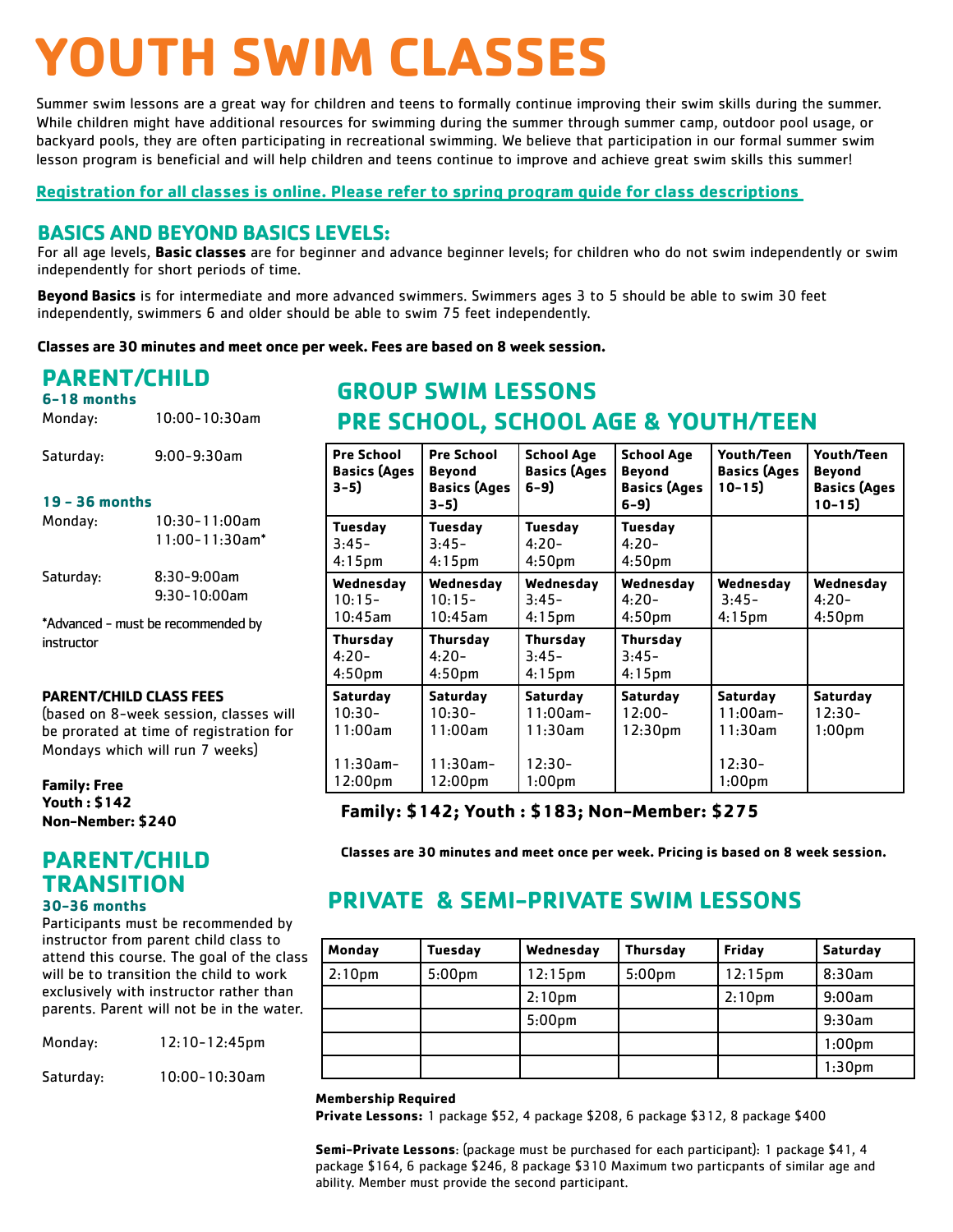## **YOUTH SPORTS, MUSIC & KARATE**

## **SUPER SOCCER STARS**

**Sundays- 7 weeks**

9:00am-9:40am – 1-2 years (Parent / Child) 9:45am-10:30am – 3-4 years 10:35am-11:15am – 2-3 years 11:20am-12:10pm – 4-5 years 12:15-1:15pm – 5-7 years

**Family: \$214 Youth: \$249 Non Member: \$316**

## **AMAZING ATHLETES - NEW! Multi-sport**

**Saturdays- 8 weeks**

2:00pm-2:40pm – 2-3 years 2:45pm-3:30pm – 3-4 years 3:35pm-4:15pm – 1-2 years (Parent / Child) 4:20pm-5:10pm – 4-5 years

**Family: \$245 Youth: \$285 Non Member: \$361**



## **KARATE**

USA GOJU style karate taught by a black belt instructor. Courses designed to enhance self-esteem, selfconfidence, and self-discipline. Participants will develop their style and skills progressions. (8 week session)

## **Thursday - 8 week class**

| Pre Karate - age 5-7 | $6:00 - 6:45$ pm |
|----------------------|------------------|
| Karate - age 8-15    | 7:00-8:30pm      |

**Register online at www.ryeymca.org Family: \$160 Youth: \$178 Non-Member: \$231**

## **ROCK YOUR WORLD with Armelle**

**Ages 9 mos.- 4 yrs.** 



Join Armelle Gloaguen for a non-stop, fun filled and creative music class. Armelle will introduce music from all over the world as you and your child dance, sing and play instruments including the tambourine, maracas, bodhran, spoons, washboards and more! (8 week session)

Tuesday Ages 9-24 months with parent/adult: 10:00-10:40am Ages 2-4 years with parent/adult: 11:00-11:40am

## **Family: \$172; Youth: \$177; Non-Member: \$206**